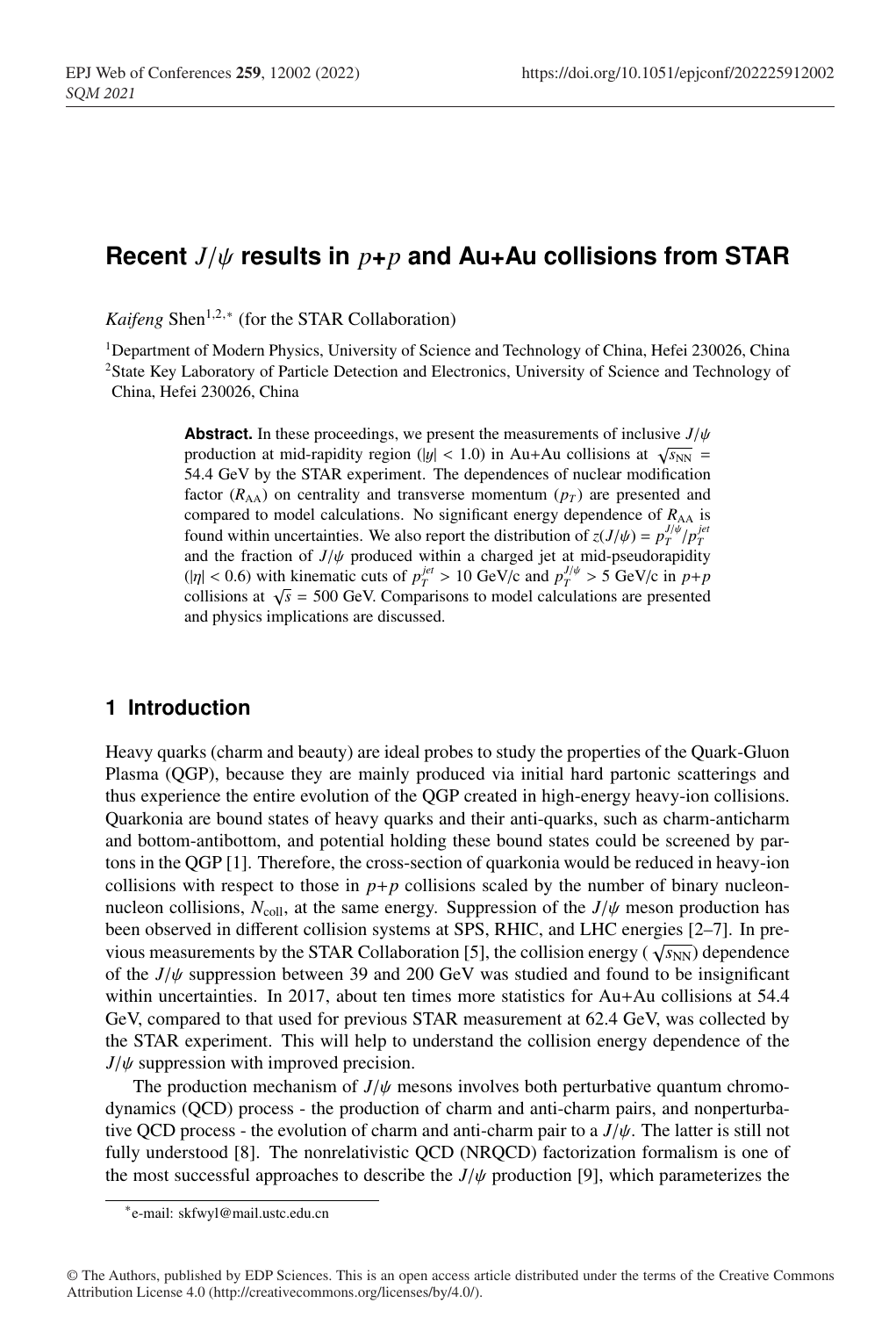nonperturbative hadronization process with long-distance matrix elements (LDMEs). However, there exist significant differences in values of LDMEs extracted by different groups [10]. Measurements of the  $J/\psi$  production within a jet are predicated to exhibit strong distinguishing power among different models [11]. LHCb and CMS collaborations have reported their measurements of the *J*/ $\psi$  production within a jet [12, 13]. The observed  $z(J/\psi) = p_T^{J/\psi}/p_T^{jet}$ distributions for prompt  $J/\psi$ , where  $p_T^{J/\psi}$  and  $p_T^{jet}$  are the transverse momenta for  $J/\psi$  and jet, do not agree with the predictions from PYTHIA 8  $[12]$ , but can be well described by LDMEs from fits to high  $p<sub>T</sub>$  data [14]. Measuring the  $J/\psi$  production within a jet at RHIC will provide complementary information on the *J*/ψ production mechanism.



Figure 1: Left panel: The  $R_{AA}$  of inclusive  $J/\psi$  as a function of  $\langle N_{part} \rangle$  in Au+Au collisions at different collision energies at mid-rapidity [5, 6]. The error bars represent the statistical uncertainties. The boxes represent the systematic uncertainties. The shaded bands on the data points indicate the uncertainties from the nuclear overlap function  $\langle T_{AA} \rangle$  [15]. The bands around unity indicate the uncertainties from the *p*+*p* baselines. *Right panel*: The  $R_{AA}$  of  $J/\psi$ as a function of collision energy for central collisions, in comparison with model calculations [16]. The SPS result at  $\sqrt{s_{NN}}$  = 17.2 GeV is from [2, 3]; the STAR points at  $\sqrt{s_{NN}}$  = 39, 62.4 and 200 GeV are from [5, 6]; the ALICE points at  $\sqrt{s_{NN}}$  = 2.76 and 5.02 TeV are from [4, 7]. The error bars represent the statistical uncertainties and the boxes represent the systematic uncertainties, including those from  $p+p$  baselines and uncertainties from  $\langle T_{AA} \rangle$ .

## **2** *J*/ $\psi$  production in Au+Au collisions at  $\sqrt{s_{NN}}$  = 54.4 GeV

The data sample used in this measurement is 1.3 billion minimum-bias  $Au+Au$  events at  $\sqrt{s_{NN}}$  = 54.4 GeV collected in 2017 by the STAR experiment. A *J*/ $\psi$  candidate is reconstructed through its decay into an electron-positron pair, and electron candidates are reconstructed and identified using information from the Time Projection Chamber (TPC) [17], Time-of-Flight (TOF) [18], and the Barrel Electromagnetic Calorimeter (BEMC) [19].

The nuclear modification factor,  $R_{AA}$ , is defined as follows:

$$
R_{\rm AA} = \frac{1}{\langle T_{\rm AA} \rangle} \frac{d^2 N_{\rm AA} / dp_T dy}{d^2 \sigma_{\rm pp}^{INEL} / dp_T dy},
$$

where  $d^2N_{AA}/dp_T dy$  is the  $J/\psi$  yield in A+A collisions and  $d^2\sigma_{pp}^{INEL}/dp_T dy$  is the  $J/\psi$ cross section in  $p+p$  collisions. The nuclear overlap function is defined as  $T_{AA}(\mathbf{b}) =$  $\int T_A(\mathbf{s})T_A(\mathbf{s}-\mathbf{b})d^2s$ , where  $T_A(\mathbf{s})$  is the transverse nucleon density and **b** is the impact parameter.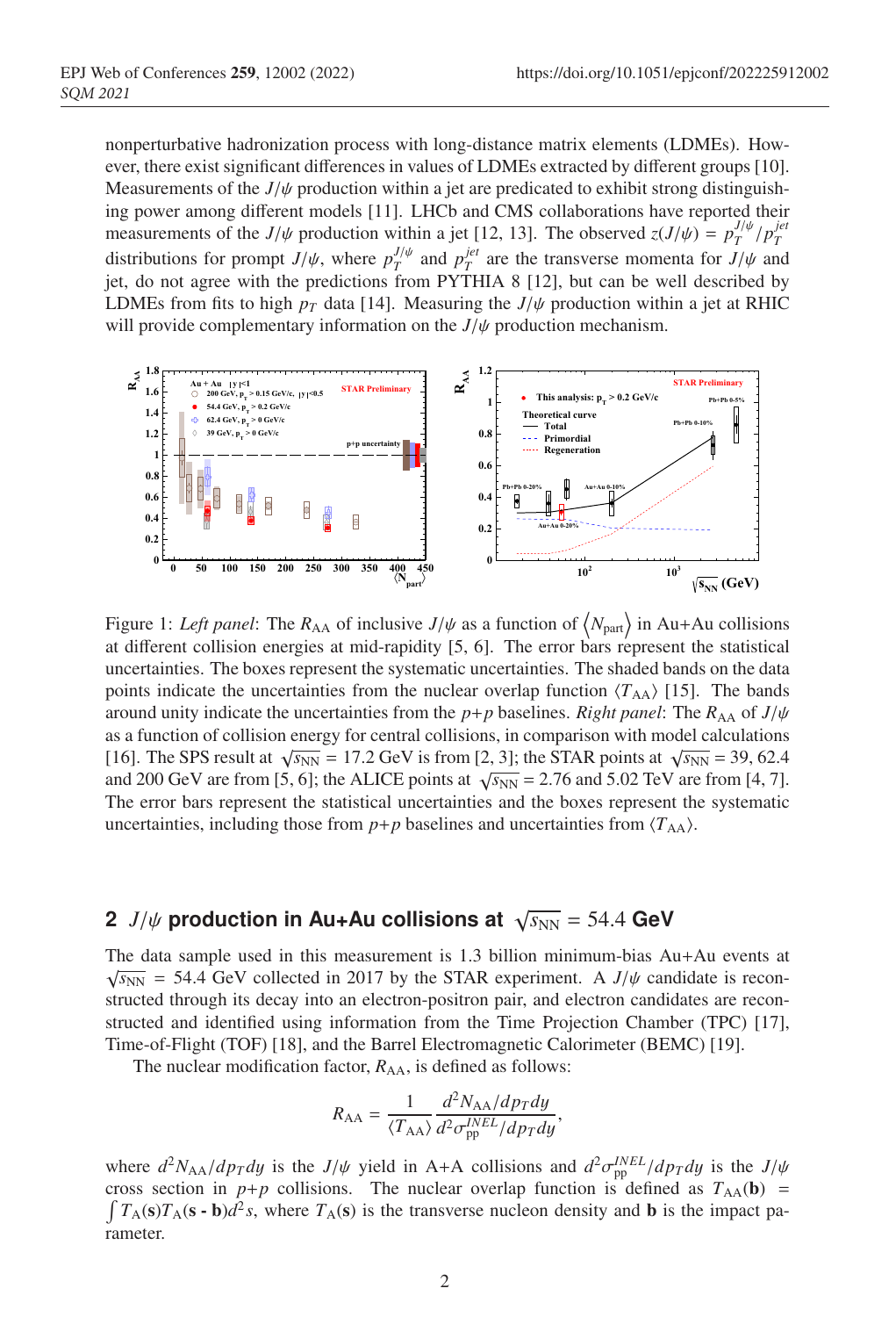The  $p_T$ -integrated  $R_{AA}$  as a function of the mean number of participants  $\langle N_{part} \rangle$  in Au+Au collisions of different collision energies is shown in the left panel of Fig. 1. Since there are no measurements of inclusive  $J/\psi$  cross section available in  $p+p$  collisions at 39, 54.4 and 62.4 GeV, the  $p+p$  baselines are extracted from interpolations of world data [15]. The  $p+p$  baseline at 17.2 GeV is established by the data collected with lighter projectiles [20]; the  $p+p$  baseline at 200 GeV is obtained by combining STAR and PHENIX measurements [21, 22]; the *p*+*p* baseline at 2.76 TeV is obtained by interpolating the inclusive  $J/\psi$  crosssections at mid-rapidity measured by PHENIX [23], CDF [24] and ALICE [25–27]; the  $p+p$ baseline at 5.02 TeV is measured by ALICE [28]. Suppression of the  $J/\psi$  production is <sup>65</sup> observed in Au+Au collisions at 54.4 GeV with improved precision compared to previous results at 39 and 62.4 GeV. The right panel of Fig. 1 shows the  $R_{AA}$  as a function of collision energy for different collision systems in central collisions. There is no significant energy dependence within uncertainties up to 200 GeV. The solid line is a theoretical calculation of  $J/\psi$   $R_{AA}$  from [16], in which the blue dash-dotted line represents the suppressed primordial <sup>70</sup> production due to cold nuclear matter effects (CNM) and dissociation in the QGP medium, while the red dashed line denotes the regeneration contribution. The theoretical calculation is consistent with the observed energy dependence, indicating that the  $J/\psi$  production in high-<sup>73</sup> energy heavy-ion collisions is affected by several effects, such as CNM, dissociation in the QGP medium, and regeneration.

Figure 2 shows the  $J/\psi R_{AA}$  as a function of  $p_T$  at different collision energies (left) and centralities (right). A larger suppression is observed at lower  $p<sub>T</sub>$  and towards more central collisions.



Figure 2: The inclusive  $J/\psi$   $R_{AA}$  as a function of  $p_T$  in Au+Au collisions [5, 6]. The error bars represent the statistical uncertainties. The boxes represent the systematic uncertainties. The bands around unity indicate the uncertainties from the  $\langle T_{AA} \rangle$  and the *p*+*p* baselines.

## **3** *J*/ $\psi$  production in jets in  $p+p$  collisions at  $\sqrt{s} = 500$  GeV

The data sample used in this measurement was collected from  $p+p$  collisions at  $\sqrt{s} = 500$ GeV in 2011 and the integrated luminosity of this sample is 22.1  $pb^{-1}$ . Events are triggered by the BEMC requiring an energy deposition larger than 4.3 GeV in at least one BEMC tower. The  $J/\psi$  candidates are reconstructed through their decays into electron-positron pairs, and <sup>83</sup> the electron candidates are reconstructed and identified using information from the TPC and **BEMC.** The jet reconstruction is performed for events with a  $J/\psi$  candidate by clustering the  $J/\psi$  candidate with charged particles using the anti- $k_T$  algorithm as implemented in the FASTJET package [30].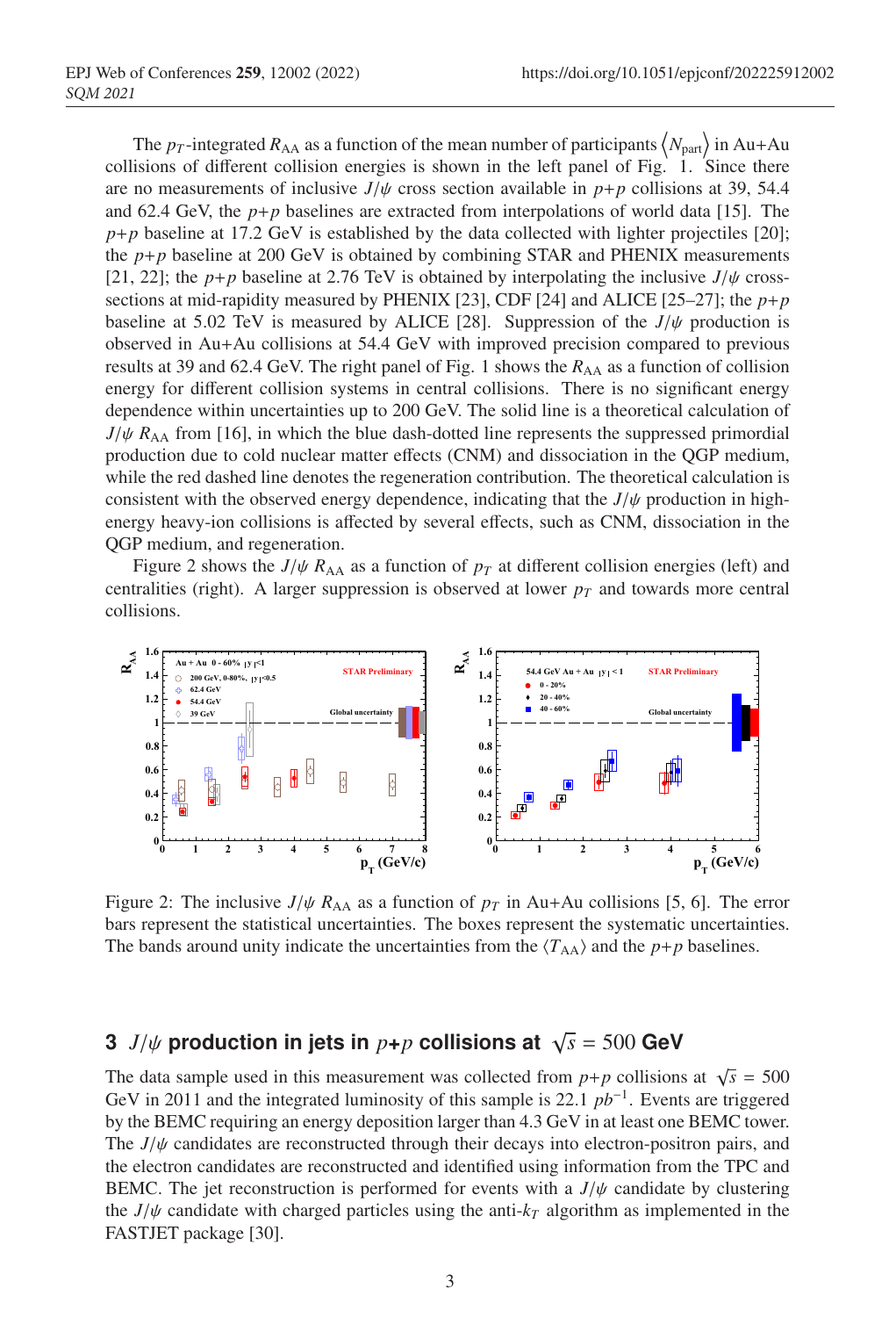

Figure 3: *Left panel*: The *z* distribution of inclusive *J*/ψ produced within a jet, normalized by the number of  $J/\psi$  with *z* from 0.6 to 1.0, and compared to prediction from PYTHIA 8 (gray filled histogram). The vertical lines represent statistical uncertainties and the blue boxes display systematic uncertainties. The data point for isolated  $J/\psi$  ( $z = 1$ ) is placed at 1.05 for clarity. *Right panel*: The ratio of inclusive  $J/\psi$  produced within a jet to the total  $J/\psi$  yield [29] as a function of *z*, compared to PYTHIA 8 prediction.

The left panel of Fig. 3 shows the self-normalized  $z(J/\psi) = p_T^{J/\psi}/p_T^{jet}$  distribution for inclusive *J*/ $\psi$  mesons with  $p_T^{J/\psi} > 5$  GeV/c produced within a charged jet of  $p_T^{jet} > 10$  GeV/c. No significant  $z(J/\psi)$  dependence for  $z < 1$  is observed within uncertainties. The experimental <sup>90</sup> results are compared to the leading-order NRQCD-based PYTHIA 8 calculation [31], and a different trend is observed in data and PYTHIA prediction. The less isolated production of  $J/\psi$  in data than that predicted by PYTHIA 8 is similar to the LHC measurements [12, 13]. The right panel of Fig. 3 shows the ratio of the number of  $J/\psi$  within a charged jet for  $p_T^{J/\psi}$  $>$  5 GeV/c and  $p_T^{jet}$  > 10 GeV/c to the total number of  $J/\psi$  with  $p_T^{J/\psi}$  > 5 GeV/c [29]. The fraction is measured to be 3.7%  $\pm$  0.3% (stat.)  $\pm$  0.2% (sys.), significantly larger than the PYTHIA 8 predicition.

#### <sup>97</sup> **4 Summary**

In this contribution, the recent results on  $J/\psi$  production in  $p+p$  and Au+Au collisions from STAR are discussed. Newly measured  $R_{AA}$  for  $J/\psi$  meson at  $\sqrt{s_{NN}} = 54.4$  GeV is shown as a function of  $\langle N_{\text{part}} \rangle$  and  $p_T$  with improved precision compared to previous measurements at 39 and 62.4 GeV. There is no significant energy dependence of  $R_{AA}$  in central collisions from 17.2 to 200 GeV within uncertainties. The first measurement of  $J/\psi$  production within a charged jet in  $p+p$  collisions at RHIC ( $\sqrt{s} = 500$  GeV) is shown and compared to PYTHIA 8 predictions. The  $J/\psi$  production is less isolated in data compared to that in PYTHIA 8 and more probable to be produced in jets.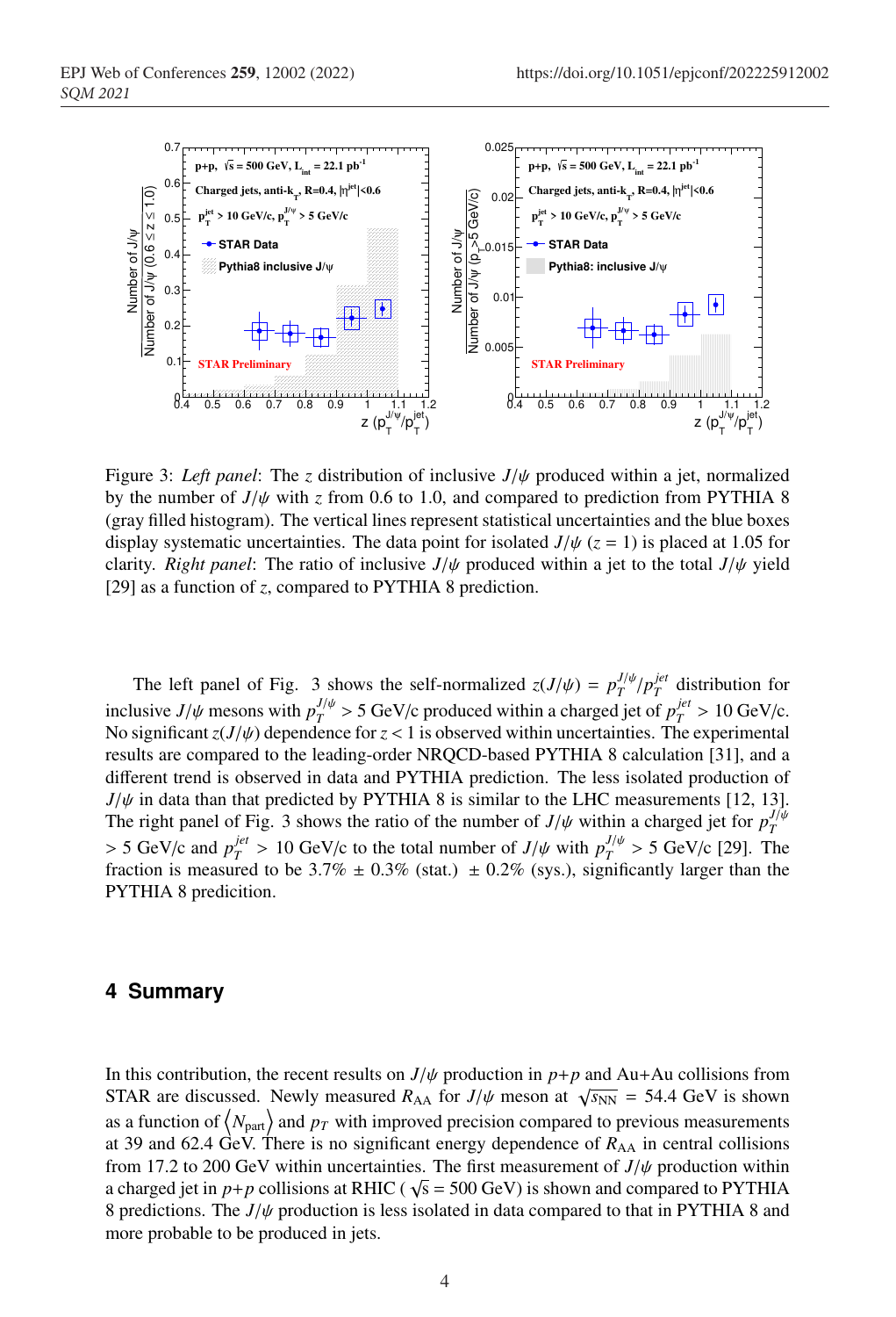## <sup>106</sup> **Acknowledgements**

This work was funded by the National Natural Science Foundation of China under Grant Nos. <sup>108</sup> 11720101001 and 11775213, Anhui Provincial Natural Science Foundation under Grant Nos. <sup>109</sup> 1908085J02.

### **References**

- [1] T. Matsui, H. Satz, Phys. Lett. B 178, 416 (1986)
- [2] L. Kluberg, Eur. Phys. J. C  $43$ , 145 (2005)
- [3] M.C. Abreu et al. (NA50), Phys. Lett. B 477, 28 (2000)
- [4] B.B. Abelev et al. (ALICE), Phys. Lett. B 734, 314 (2014), 1311.0214
- [5] L. Adamczyk et al. (STAR), Phys. Lett. B 771, 13 (2017), 1607.07517
- [6] J. Adam et al. (STAR), Phys. Lett. B 797, 134917 (2019), 1905.13669
- [7] X. Bai (ALICE), Nucl. Phys. A 1005, 121769 (2021), 2001.11925
- [8] N. Brambilla et al., Eur. Phys. J. C 71, 1534 (2011), 1010.5827
- <sup>119</sup> [9] Y.Q. Ma, R. Venugopalan, Phys. Rev. Lett. 113, 192301 (2014), 1408.4075
- [10] J.P. Lansberg, Phys. Rept. 889, 1 (2020), 1903.09185
- [11] Z.B. Kang, J.W. Qiu, F. Ringer, H. Xing, H. Zhang, Phys. Rev. Lett. 119, 032001 (2017), <sup>122</sup> 1702.03287
- [12] R. Aaij et al. (LHCb), Phys. Rev. Lett. 118, 192001 (2017), 1701.05116
- [13] A.M. Sirunyan et al. (CMS), Phys. Lett. B 804, 135409 (2020), 1910.01686
- <sup>125</sup> [14] R. Bain, L. Dai, A. Leibovich, Y. Makris, T. Mehen, Phys. Rev. Lett. 119, 032002 (2017), 1702.05525
- [15] W. Zha, B. Huang, R. Ma, L. Ruan, Z. Tang, Z. Xu, C. Yang, Q. Yang, S. Yang, Phys. Rev. C 93, 024919 (2016), 1506.08985
- [16] X. Zhao, R. Rapp, Phys. Rev. C 82, 064905 (2010), 1008.5328
- <sup>130</sup> [17] M. Anderson et al., Nucl. Instrum. Meth. A 499, 659 (2003), nucl-ex/0301015
- [18] W. Llope, Nuclear Instruments and Methods in Physics Research Section A: Accelerators, Spectrometers, Detectors and Associated Equipment  $661$ , S110 (2012), x. Workshop on Resistive Plate Chambers and Related Detectors (RPC 2010)
- [19] M. Beddo et al. (STAR), Nucl. Instrum. Meth. A 499, 725 (2003)
- <sup>135</sup> [20] M. Abreu, J. Astruc, C. Baglin, A. Baldit, M. Bedjidian, P. Bordalo, A. Bohrani, A. Bussière, P. Busson, J. Castor et al., Physics Letters B 466, 408 (1999)
- <sup>137</sup> [21] J. Adam, L. Adamczyk, J. Adams, J. Adkins, G. Agakishiev, M. Aggarwal, Z. Ahammed, N. Ajitanand, I. Alekseev, D. Anderson et al., Physics Letters B 786, 87 (2018)
- <sup>140</sup> [22] A. Adare, S. Afanasiev, C. Aidala, N.N. Ajitanand, Y. Akiba, H. Al-Bataineh, J. Alexander, K. Aoki, L. Aphecetche, J. Asai et al. (PHENIX Collaboration), Phys. Rev. D 82, 012001 (2010)
- <sup>143</sup> [23] A. Adare, S. Afanasiev, C. Aidala, N.N. Ajitanand, Y. Akiba, H. Al-Bataineh, J. Alexander, A. Al-Jamel, K. Aoki, L. Aphecetche et al. (PHENIX Collaboration), Phys. Rev. Lett. 98, 232301 (2007)
- [24] D. Acosta, J. Adelman, T. Affolder, T. Akimoto, M.G. Albrow, D. Ambrose, S. Amerio, D. Amidei, A. Anastassov, K. Anikeev et al. (CDF Collaboration), Phys. Rev. D 71, 032001 (2005)